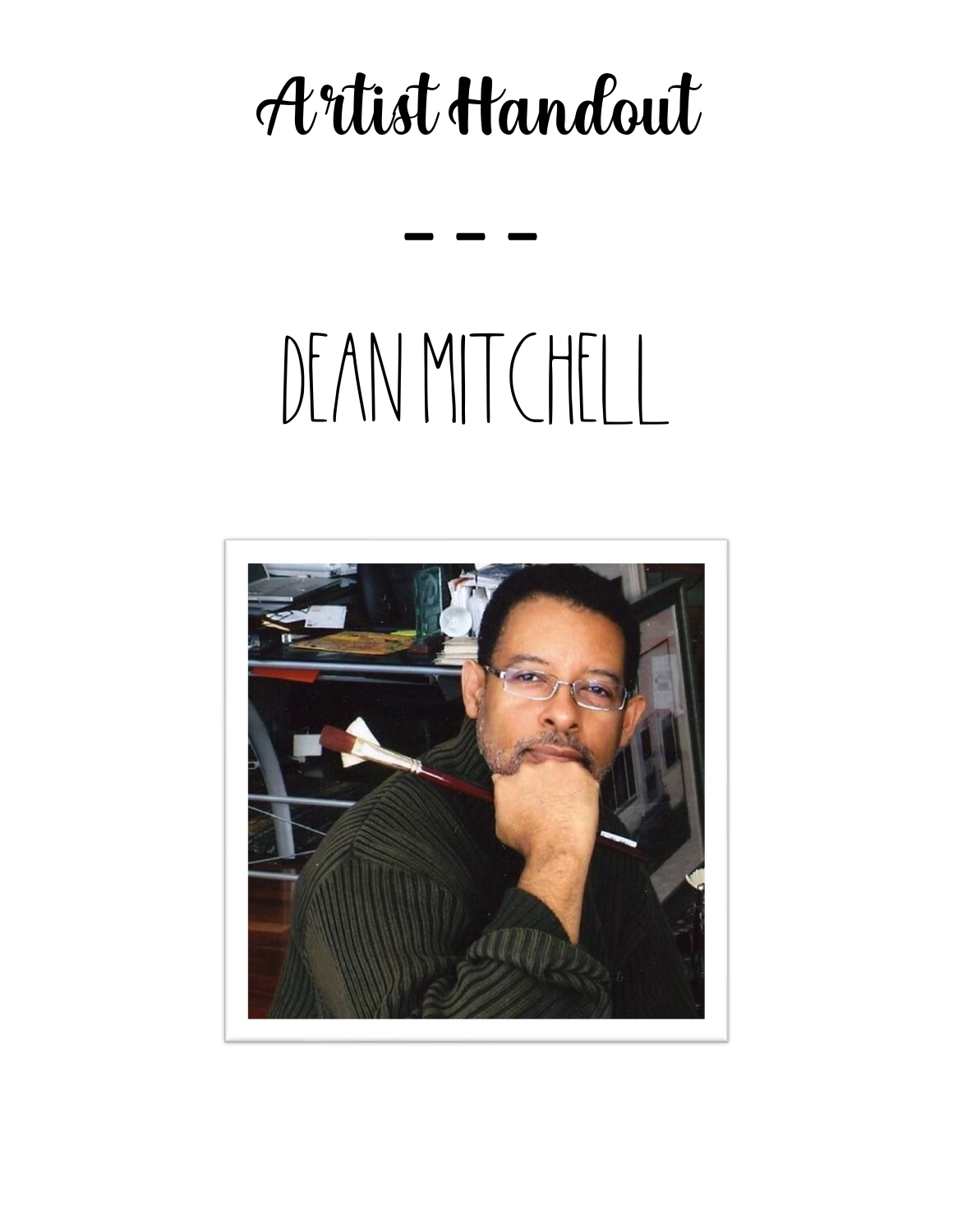# **About the Artist**:

Artist Dean Mitchell was born in Pittsburgh, Pennsylvania and grew up in Quincy, Florida. Mitchell was raised by his **maternal** grandmother, Marie Mitchell. Mitchell's upbringing inspires much of his work; Mitchell claims his grandmother was the one who encouraged him to join the field.

As a child, Mitchell often used art as an escape from his everyday life. By the time he was accepted into the Columbus College of Art and Design in Ohio, he had become an accomplished painter.



*Figure 1 Columbus College of Art and Design in Ohio*

# **Mitchell has won the following awards**:

- The American Watercolor Society Gold Medal
- Allied Artist of American Gold Medal in Watercolor and Oil
- Thomas Moran Award from the Salmagundi Club in New York
- Remington Professional League
- Three years in a row he won the Best in Show Award from the Mississippi Watercolor Society Grand National Competition.
- In 2004 and 2007, he received the Autry National Center Award for Watercolor at the Masters of the American West Fine Art **Exhibition** and sale.

## **Sources**:

Mitchell, Dean. "Dean Mitchell Artist." *Dean Mitchell Artist | Watercolor Artist*, 12 Feb. 2021, deanmitchellstudio.com/.

"Dean Mitchell Artwork." *Cutter & Cutter Fine Art*, www.cutterandcutter.com/artist/dean-mitchell/.

"Dean Mitchell Artist Bio." *Dean Mitchell's Marie Brooks Gallery*, mariebrooksgallery.com/dean-mitchell-artist-bio/.

Enwonwu, Oliver. "Dean Mitchell's Affirmation and Projection of Black Identity: Dean Mitchell Artist." *Dean Mitchell Artist | Watercolor Artist*, 4 June 2020, deanmitchellstudio.com/dean-mitchells-affirmation-andprojection-of-black-identity/.

Map of Quincy Florida FL



graduated, Mitchell did paintings for a well-known greeting card company and participated in numerous art shows.

After he

Over the years, Mitchell's work has become recognized through numerous awards. He was eventually able to work commercially as a **freelance artist**.



*Figure 2 PHOTO COURTESY OF CUTTER & CUTTER FINE ART*

Kimmelman, Michael. "A Black World Of Ins and Outs." *The New York Times*, The New York Times, 26 Apr. 2002, [www.nytimes.com/2002/04/26/arts/art-review-a-black-world-of-ins-and-outs.html.](http://www.nytimes.com/2002/04/26/arts/art-review-a-black-world-of-ins-and-outs.html)

#### **Quotes**:

"Art doesn't begin with a brush and a palette, but with the artist's ability to perceive life. You have to learn how to live before you can learn how to paint."-Dean Mitchell

"The visual arts must communicate to the human spirit, forcing individuals to reflect on themselves and their existence beyond their own self-interest."-Dean Mitchell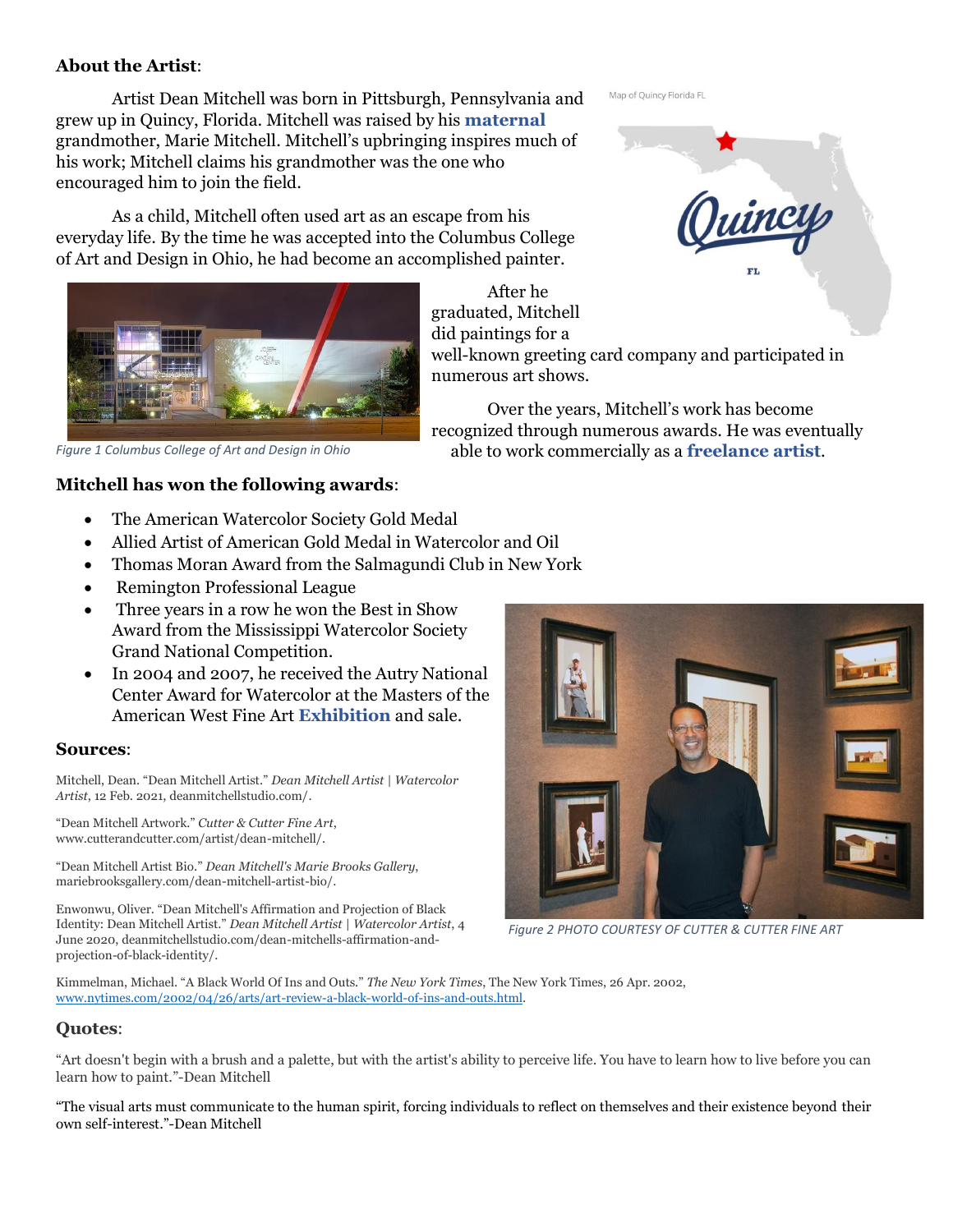"Mr. Mitchell is a virtual modern-day Vermeer of ordinary black people given dignity through the eloquence of his concentration and touch." —Michael Kimmelman, *New York Times*

"His reputation hinges largely on his superb craftsmanship, the emotional depth of his work, his avoidance of facile sentimentality, and an accomplished sense of formal design."- Oliver Enwonwu

#### **Artwork**:

Dean Mitchell is most well-known for his watercolor paintings. He crafts landscapes, still-lifes, and figurative works all within this medium. However, he is known for more than just the creation of watercolor paintings; he is renowned in other mediums such as egg temperas, oils and pastels.

Dean Mitchell does not make commission portraits or paintings. He also does not make paintings for galleries, specifically. Rather, Mitchell paints people, places, or things that are important and meaningful to him. He has often explained that "it's the most simple things that have the most



power."

Dean Mitchell grew up in **poverty** in the American South. His grandmother encouraged him to enter



*Figure 4 "No Way Out" Oil Painting*

the field of art, but his mother indicated that there were very few places in the world for Black painters to make a career within the **racist** United States. Still, Mitchell pursued his goals and became a successful painter. His works often feature people of color, the elderly, places of poverty, or places of desolation. Mitchell's works often act as socio-political commentary on the injustices he witnesses in the US.

*Figure 3 "Vote" Oil Painting*

#### **Audience and The World:**

Dean Mitchell is active within the world of art. Under the "**Accolades**" section of his website, viewers can see the hundred of awards, nominations, and recognitions received by Mitchell. Many of his works depict Black people, Black culture, and Black life within the Southern United States. To the **world,** Dean Mitchell communicates a poignant view on what it means to be an African American in the Southern US.

Audiences of Mitchell's often view the elderly, the poor, or worn-down buildings occupied by people of color. For this reason, Mitchell's works usually attest to the ongoing state of inequality within the United States. His works also, however, communicate to the **world** a sense of beautiful, dignified humanity within the brokenness of his subjects. The **juxtaposition** of humanity and brokenness are clear in the works of Dean Mitchell.

#### **Structural Frame:**

- How does Mitchell's use of muted color affect his works' meaning?
- How does the artist use space to create meaning within their work?
- How does the artist use realism to convey a message within the work?

#### **Subjective Frame:**

● What things and ideas do you associate with **portraits** and **landscapes**?

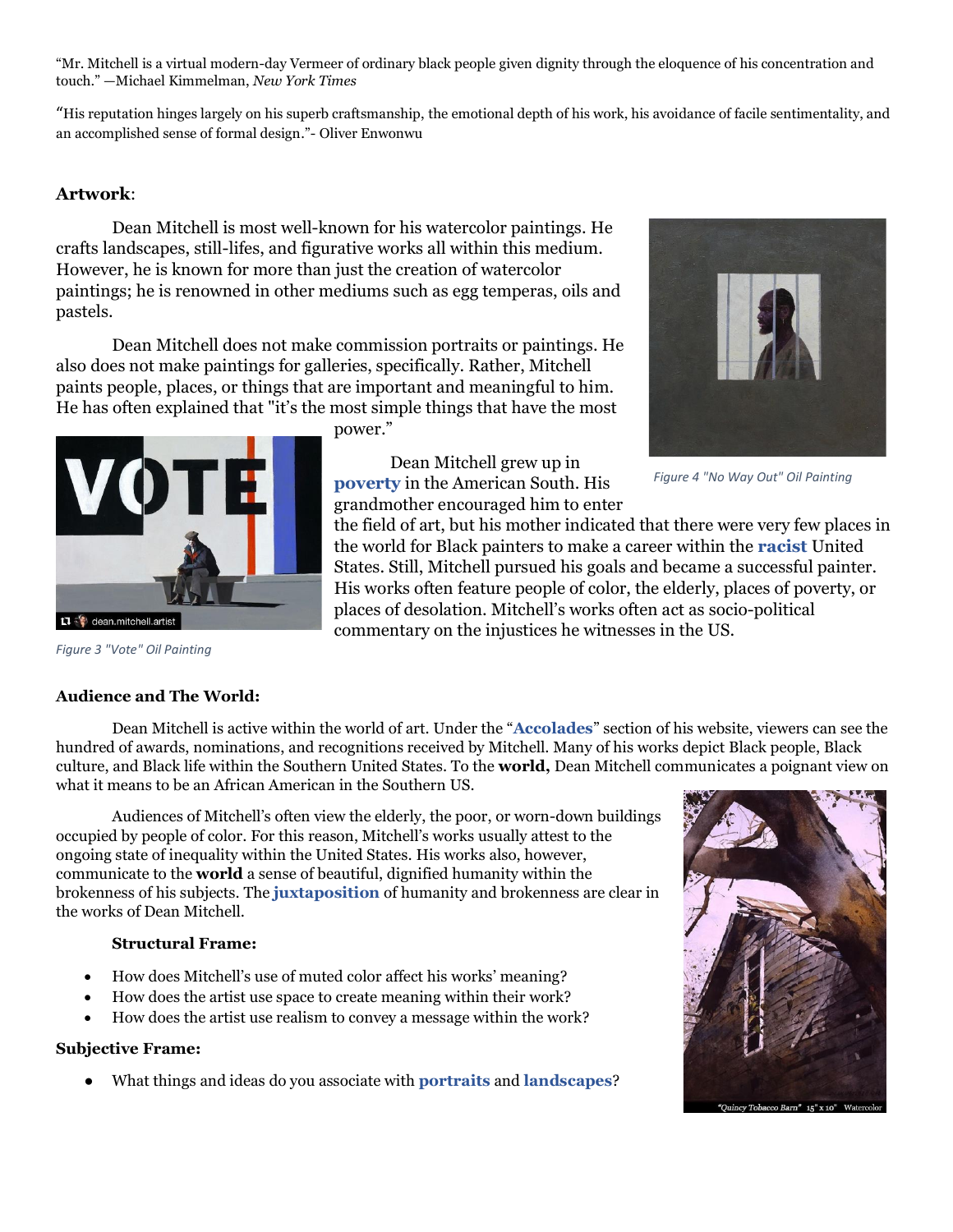- What things and ideas do you associate with the images of homes that are falling apart? What about the **architecture** in the American South?
- How do paintings work as communicative pieces?
- How does the artist's overall composition effect his works' meaning?
- What are the common **subjects** of Mitchell's paintings?
- What sorts of ideas are associated with the **mediums** Mitchell uses? (Watercolors, oil paint, egg tempura)

# **Cultural Frame:**

- Mitchell's mother told him "He can't make a living as no Black man selling no pictures". Why did his mother have this belief? Is this still true today?
- How are people of color often depicted in the world of fine art?
- How many Black painters can you name? How many White painters? What does that say to us about the society we live in?

# **Postmodern Frame:**

- How is the artist, Dean Mitchell, a traditional artist? How is he not?
- Would many people consider the works of Dean Mitchell as 'traditional' art?
- How does Dean Mitchell disrupt the traditional world's opinion of an artist or painter?
- How do the works of Dean Mitchell disrupt the status quo of art? What does his art attempt to do?
- Whose voices are privileged in the works of 'traditional' art? How does Dean Mitchell Challenge that?
- Do you think we need more artists of color like Dean Mitchell in the world of art? Explain.

# **Compare and Contrast:**

Examine the art of Winslow Homer, an American watercolor painter from the 19<sup>th</sup> century.





*6 "Dressing For The Carnival" By Winslow Homer 5Salt Kettle, Bermuda, 1899, watercolor over graphite*

Winslow Homer was a 19<sup>th</sup> century, American landscape painter and printmaker, best known for his marine subjects. He is considered one of the foremost painters in 19th century America and a preeminent figure in American art.

"Painted at the end of Reconstruction— *Dressing For The Carnival* marked by the final withdrawal of federal troops from the South—Homer's challenging subject evokes both the dislocation and endurance of African American culture that was a